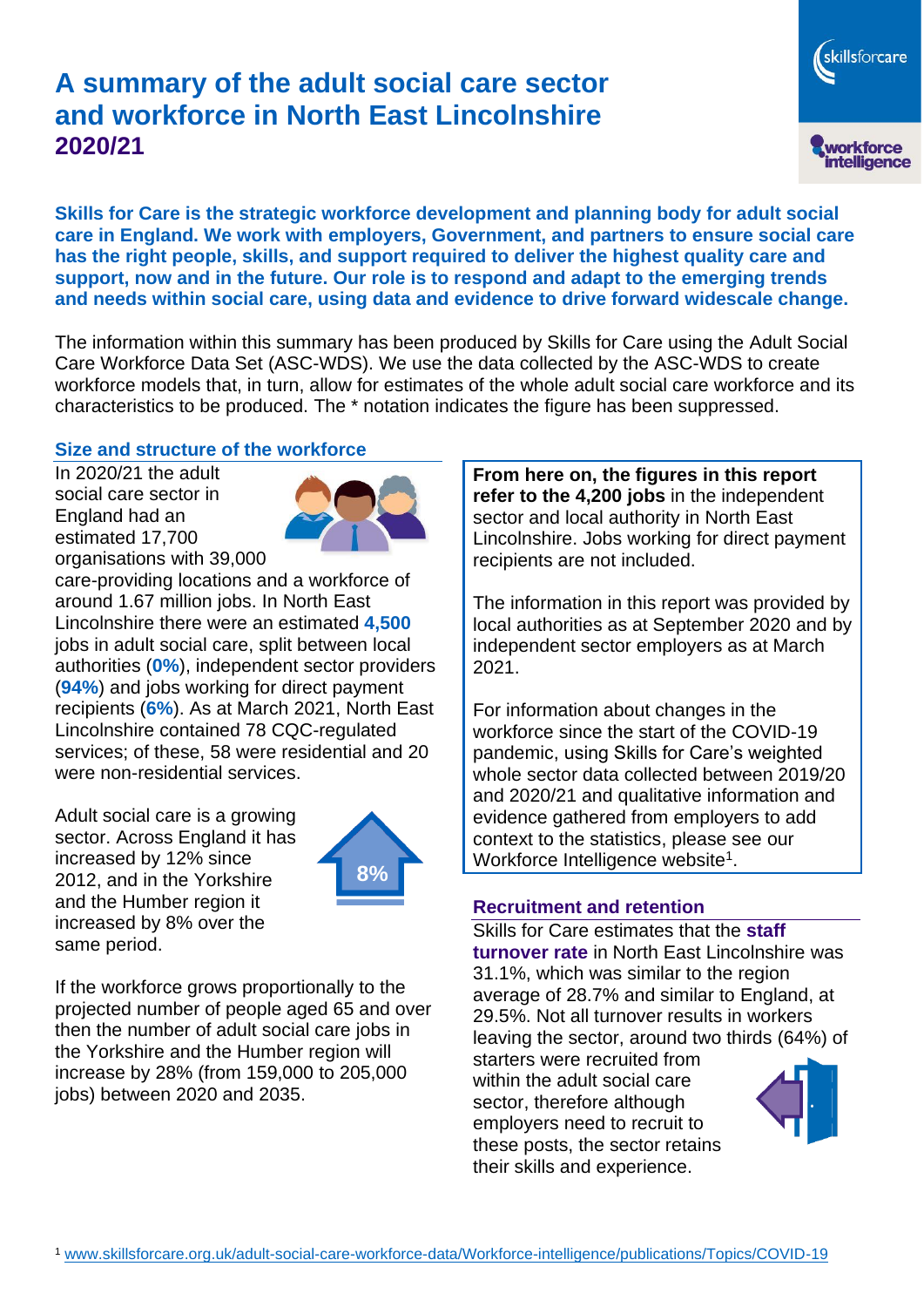Adult social care has an experienced 'core' of workers. Workers in North East Lincolnshire had on average **8.9 years of experience in the sector** and 78% of the workforce had been working in the sector for at least three years.

Using both workforce intelligence evidence and our links with employers and stakeholders across England, we know that recruitment and retention is one of the largest issues faced by employers. We have many resources and tools available to help, for example the 'Values-based recruitment and retention toolkit'<sup>2</sup> and 'Seeing potential: widen your talent pool'. <sup>3</sup> For more information please visit: [www.skillsforcare.org.uk/recruitment-retention](http://www.skillsforcare.org.uk/recruitment-retention)

## **Employment information**

We estimate North East Lincolnshire had **4,200**

adult social care jobs employed in the local authority and independent sectors. These included 275 managerial roles, 100 regulated professionals, 3,300 direct care (including 2,700 care workers), and 600 othernon-care proving roles.

The average number of **sickness days** taken in the last year in North East Lincolnshire was 8.4, (10.2 in Yorkshire and the Humber and 9.5 across England). With an estimated directly employed workforce of 3,900, this would mean employers in North East Lincolnshire lost approximately **33,000 days to sickness in 2020/21**. In England levels of staff sickness have nearly doubled over the course of the pandemic between 2019/20 and 2020/21, in total around 6 million extra days were lost to sickness than in the year before.

Less than a quarter (7%) of the workforce in North East Lincolnshire were on zero-hours contracts. Around a half (48%) of the workforce usually worked full-time hours and 52% were part-time.

## **Chart 1. Proportion of workers on zero hours contracts by area**

**England** Yorkshire and the Humber North East Lincolnshire



## **Workforce demographics**

The majority (91%) of the workforce in North East Lincolnshire were female, and the average age was 42.8 years old. Workers



aged 24 and under made up 11% of the workforce and workers aged over 55 represented 26%. Given this age profile approximately 1,100 people will be reaching retirement age in the next 10 years.

Nationality varied by region, in England 83% of the workforce identified as British, while in the Yorkshire and the Humber region this was 93%. An estimated 97% of the workforce in North East Lincolnshire identified as British, 1% identified as of an EU nationality and 1% a non-EU nationality, therefore there was a similar reliance on EU and non-EU workers.

#### **Pay**



Table 1 shows the full-time equivalent annual or hourly pay rate of selected job roles in North East Lincolnshire (area), Yorkshire and the Humber

(region) and England. All figures represent the independent sector as at March 2021, except social workers which represent the local authority sector as at September 2020. At the time of analysis, the National Living Wage was £8.72.

#### **Table 1. Average pay rate of selected job roles by area**

|                                 | England | Region  | Area    |
|---------------------------------|---------|---------|---------|
| Full-time equivalent annual pay |         |         |         |
| Social Worker <sup>t</sup>      | £37,100 | £34,000 | $\star$ |
| Registered nurse                | £33,600 | £32,400 | £31,700 |
| Hourly pay                      |         |         |         |
| National Living<br>Wage         | £8.72   | £8.72   | £8.72   |
| Senior care worker              | £10.00  | £9.88   | £9.65   |
| Care worker                     | £9.29   | £9.12   | £8.88   |
| Support and<br>outreach         | £9.53   | £9.41   | £9.19   |

†Local authority social workers only.

Please note that pay varies by sector, with local authority pay generally being higher than independent sector pay.

<sup>2</sup> [www.skillsforcare.org.uk/vba](http://www.skillsforcare.org.uk/vba)